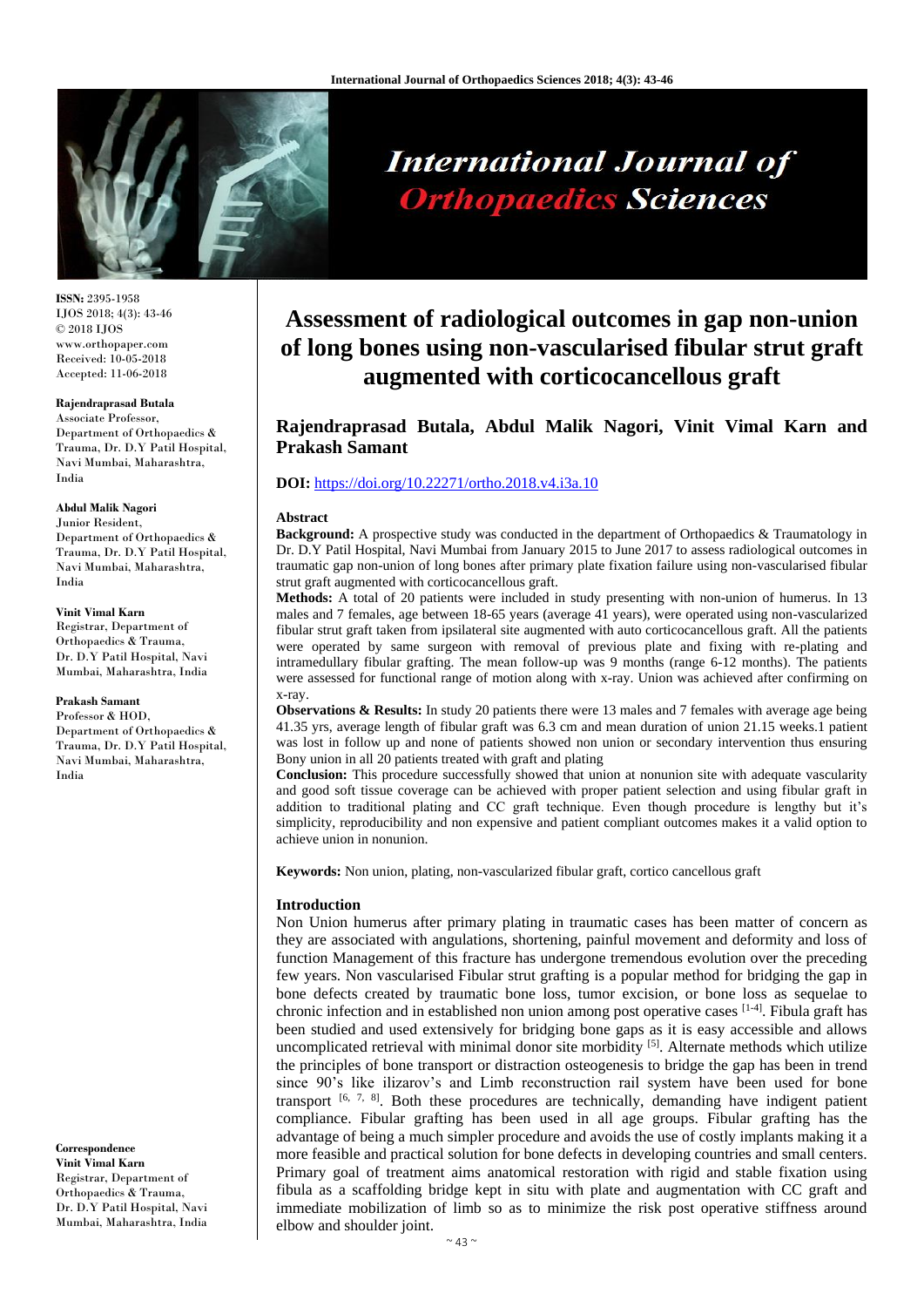Our study aims at use of simple technique in treatment of traumatic gap non-union of humerus after primary plate fixation failure using non-vascularised fibular strut graft augmented with corticocancellous graft and study its radiological outcomes.

### **Material and method**

This prospective study was conducted in department of Orthopaedics and Traumatology Dr. D.Y Patil Hospital, Navi Mumbai from Oct 2013 to march 2017. All patients attending OPD or emergency with chronic established non union due to post operative procedures or chronic osteomyelitis with bone gap defect was included in study and total of 20 patients were selected. Patients were treated with Plating after removal of previous plate and removal of callus and fibular graft fixation and cortico-cancellous graft. Inclusion criteria

- 1. Patient between 25 to 60 yrs of age
- 2. Motivated patients who agreed to undergo procedure which chances of failure and reoperation.
- 3. Patients with established non union with at least 9 months elapsed since last procedure

#### **Exclusion criteria**

#### **1) Patient is unfit for surgery**

Subjects were evaluated using plain radiographs of humerus in antero-posterior, lateral views. Diagnosed cases were after routine investigations and anesthetic fitness were operated.

## **Surgical technique** f**or removal of fibular graft**

All patients were operated under general anesthesia after

regular fitness. Of total patients 13 males and 7 females were operated using the poster lateral approach and nonvascularized fibular strut graft taken from ipsilateral site and was augmented with auto corticocancellous graft after fish scaling and petalling and fixing with locking plates.

#### **Surgical technique**

All the 20 cases of humerus non union were operated by same surgeon. Incision was given along previous site and fractures site was exposed with plate in situ intact or broken. Plate was removed and edges were freshened. Fibular graft harvested from ipsilateral side of varied length as per requirement and width was sculpted as per diameter of bone. This bone was then fixed at the site of the defect with the help of plates and screws. Cancellous bone grafting from iliac crest was also done at both proximal and distal end of the fibular graft to facilitate union. Postoperatively the limb was immobilized in plaster slab in form of U slab. All patients were given prophylactic antibiotics. Pre-operative antibiotic was given intravenously in all patients. Postoperatively oral antibiotics were given.

Patients were followed at three, six, twelve weeks, six month, nine months and twelve months post operatively. Later follow up was done at 6 monthly intervals. Follow up included radiographic evaluation and documentation of any complication.

## **Results**



**Fig 2:** 39 yr/F with Humerus plating 1and half yrs back with gap non union of 3mm a. Locking plate was removed and locking plate with nonvascularised fibular strut graft augmented with corticocancellous grafting was done. Post-operative X-ray AP/Latera Limmediate and after 3 months.

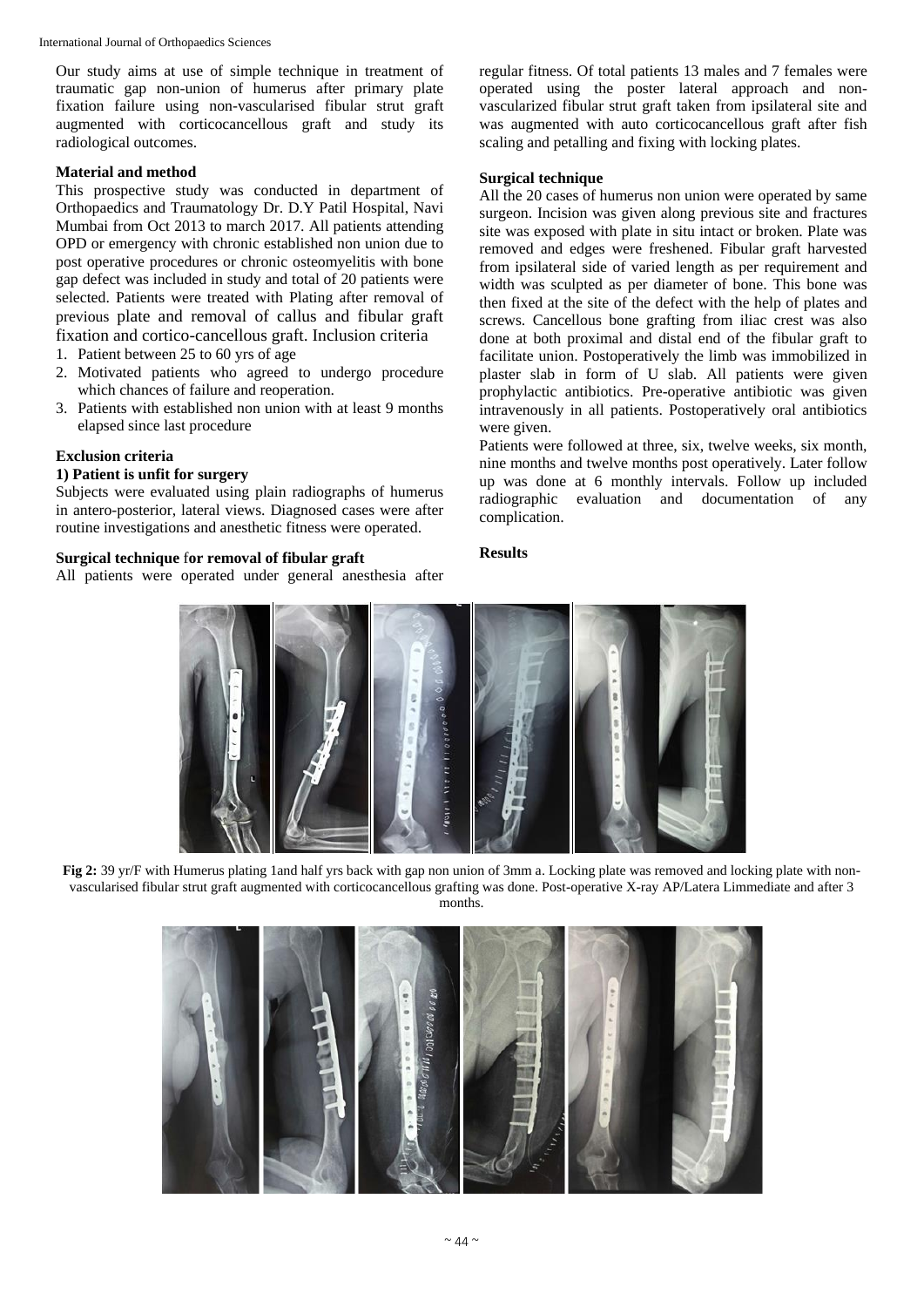## **Results**

Details and results in 20 patients.

| S. no | A/s  | <b>Bone</b> involved | Implant | Union (in weeks) | Length of fibular graft | $Fibula + CC$ graft |
|-------|------|----------------------|---------|------------------|-------------------------|---------------------|
|       | 35/f | Humerus              | Plating | 20               | 8cm                     | Both                |
| 2     | 44/m | Humerus              | Plating | 22               | 8 cm                    | Both                |
| 3     | 30/m | Humerus              | Plating | 24               | 7 cm                    | Both                |
| 4     | 55/f | Humerus              | Plating | 22               | 8 cm                    | Both                |
| 5     | 37/m | Humerus              | Plating | 20               | 7 cm                    | Both                |
| 6     | 51/m | Humerus              | Plating | 22               | 5 cm                    | <b>Both</b>         |
| 7     | 29/f | Humerus              | Plating | 18               | 5 cm                    | Both                |
| 8     | 42/m | Humerus              | Plating | 22               | 8 cm                    | <b>B</b> oth        |
| 9     | 39/m | Humerus              | Plating | 20               | 7 cm                    | Both                |
| 10    | 54/f | Humerus              | Plating | 19               | 5 cm                    | <b>B</b> oth        |
| 11    | 53/m | Humerus              | Plating | 22               | 5 cm                    | Both                |
| 12    | 32/m | Humerus              | Plating | 20               | 5 cm                    | Both                |
| 13    | 45/f | Humerus              | Plating | 22               | 8 cm                    | Both                |
| 14    | 28/m | Humerus              | Plating | 20               | 5 cm                    | Both                |
| 15    | 47/m | Humerus              | Plating | 18               | 5 cm                    | <b>Both</b>         |
| 16    | 39/m | Humerus              | Plating | 24               | 8 cm                    | Both                |
| 17    | 50/f | Humerus              | Plating | 22               | 5 cm                    | Both                |
| 18    | 48/m | Humerus              | Plating | 20               | 5 cm                    | Both                |
| 19    | 31/f | Humerus              | Plating | 22               | 7 cm                    | Both                |
| 20    | 38/m | Humerus              | Plating | 24               | 5 cm                    | Both                |

All the patients were followed up at an average period of 6-12 months (average 9 months) after the non-vascularized fibular strut graft was used. Over a period of 3 months of the grafting union was achieved which was seen on radiographs. Union was achieved at both, distal grafting bone fixation and proximal graft bone fixation confirming on x-ray. Even the donor site healed primarily without any problems, pain or functional disability. One patient was lost to follow up.

## **Discussion**

Treatment of nonunion present as a challenging problem to the orthopaedics  $[2, 3]$ . In 1877 Albert first proposed the use of fibula as a substitute. He obtained fusion between the fibula and femur in a patient with congenital absence of proximal tibia. Since then the fibula has been used as a substitute for bone defect <sup>[1]</sup>. No any functional disadvantage after harvesting fibular strut graft. In many studies proven that nonvascularized grafts were as strong as vascularized grafts<sup>[2]</sup>.

Stress fracture of both non-vascularized and vascularized have been reported  $[3, 4]$ . Fracture of grafts has not occurred in our study. Comparison between vascularized and nonvascularized fibular strut the union was major problem at defect site with non-vascularized graft [5]. We achieved bony union in result of our study in which we have treated ten patients we use simple and non complicated procedure for treatment of non-union by non-vascularized fibular strut graft augmented with corticocancellous bone graft and by additional appropriate fixation and immobilization in form of external fixation, contoured implants and plaster or functional brace or splint until radiographic union at graft site. This procedure successfully showed that union at nonunion site with adequate vascularity and good soft tissue coverage which is simple, in expensive, does not require high quality training or complex technique with personal staff is still a valid option to achieve union in non-union. Non-vascularised fibular grafting has been used to treat bone defect for a long time. Removal of fibula did not cause any complication in the donor leg. Non-vascularised fibular grafting is a simple procedure. The procedure is relatively easy and has much better patient compliance when compared to other methods of treating bone defect like bone lengthening procedures using

ilizarov.

## **Conclusion**

Non-vasularised fibular graft augmented with corticocancellous graft supplemented with internal or external fixation device is a simple procedure to bridge bone defects and achieve union. Though union period takes longer duration but if used in selected patients can yield excellent results. It should be avoided when the recipient bed is not ideal like atrophic fracture non-union and post-traumatic infective nonunions. Overall procedure used in conjunction with plating, ilizarov's or external fixator can achieve excellent radiological and functional outcomes.

## **Conflicts of interest:** None

## **References**

- 1. Al-Zahrani S, Harding MG, Kremli M, Khan FA, Ikram A, Takroni T. Free fibular graft still has a place in the treatment of bone defects. Injury. 1993; 24:551-554.
- 2. Enneking WF, Eady JL, Burchardt H. Autogenous cortical bone grafts in the reconstruction of segmental skeletal defects. J Bone Joint Surg Am. 1980; 62-A:1039- 1058.
- 3. Yadav SS. Dual fibular grafting for massive bone gaps in the lower extremity. J Bone Joint Surg Am. 1990; 72- A:486-494.
- 4. Tuli SM. Bridging of bone defects by massive bone gaps in tumorous conditions and in osteomyelitis. Clin Orthop. 1972; 87:60-73.
- 5. Eh Lee, Goh JC, Helm R, Pho RW. Donor site morbidity following resection of the fibula. J Bone Joint Surg Br. 1990; 72:129-131.
- 6. Kocaoglu M, Eralp L, Rashid HU, Sen C, Bilsel K. Reconstruction of segmental bone defects due to chronic osteomyelitis with use of an external fixator and an intramedullary nail. J Bone Joint Surg Am. 2006; 88:2137-2145.
- 7. Cattaneo R, Catagni M, Johnson EE. The treatment of infected nonunions and segmental defects of the tibia by the methods of Ilizarov. Clin Orthop Relat Res. 1992;